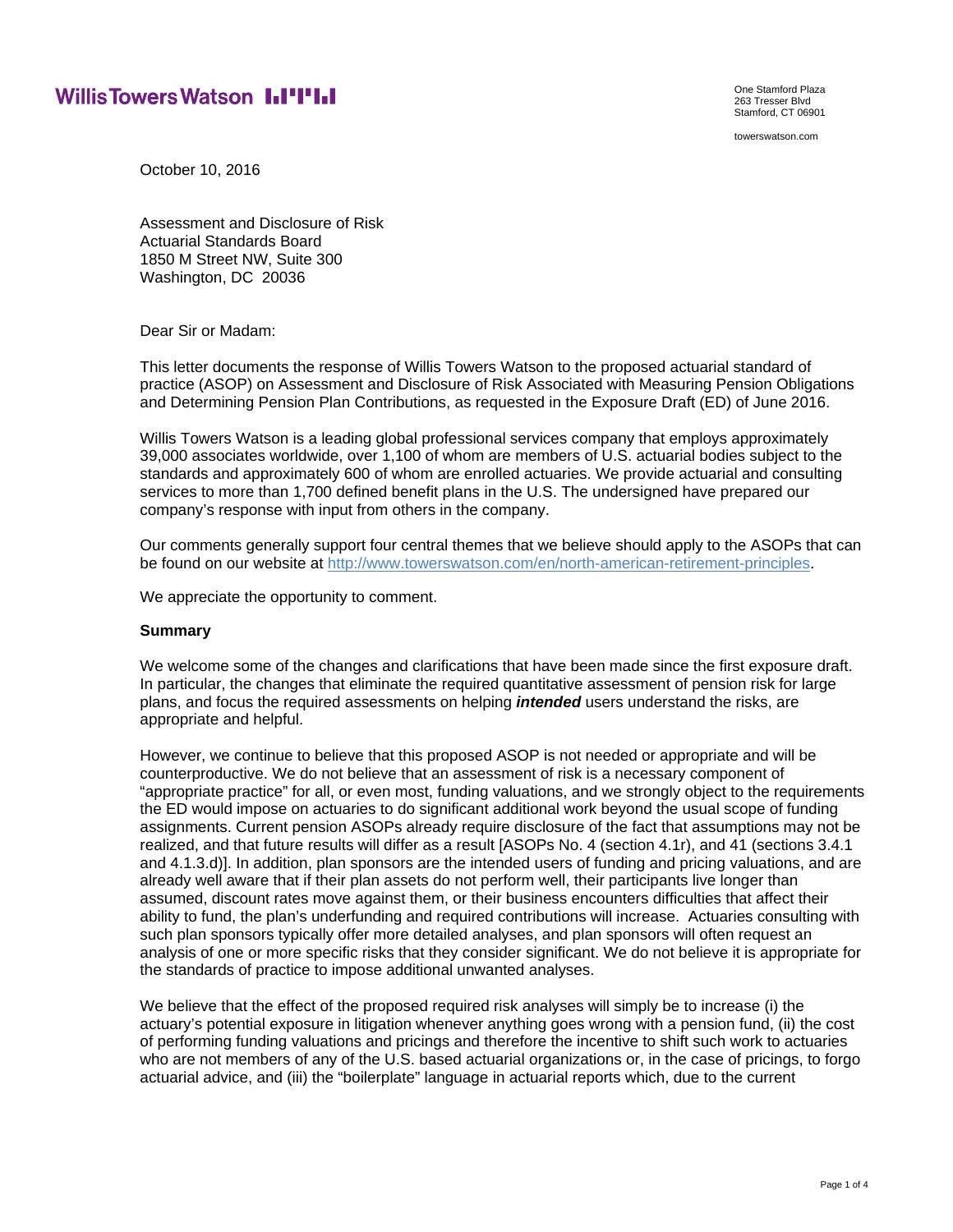# **WillisTowersWatson I.I'I'I.I**

requirements of the ASOPs cited above and other ASOPs, are already so voluminous that intended users often do not read them.

However, we believe that the requirements to show historical information and plan maturity measures are less problematic, and provide a reasonable balance between highlighting the inherent variability of actuarial measurements and imposing unnecessary costs on plan sponsors and risks on the actuary.

Our specific feedback on the ED follows, beginning with the three questions listed in the *Request for Comments* section of the ED.

#### **Responses to Specific Requests for Comments**

*1. Do you believe that the addition of contribution risk in section 3.3 is consistent with the risk definition in section 2.3? If not, how would you modify the definition in section 2.3?* 

We believe that the risk that future contributions that are explicitly or implicitly assumed by the funding methodology will not be made for various reasons (e.g., unwillingness or inability of the plan sponsor to make them, dwindling contribution base where contributions are based on payroll or hours, etc.) is consistent with the very broad and general definition of risk in section 2.3. However, "the potential that the plan's funding policy is not consistent with an actuarially determined contribution" does not seem to fit within the definition of risk. In addition, we believe that this type of risk is already addressed by ASOP No. 4 sections 3.14.1, 4.1(l) and 4.1(m), and should not be included in this ASOP. Accordingly, we suggest that section 3.3(e) be changed to read as follows:

"contribution **risk** (i.e., the potential that future contributions are not made in accordance with the plan's contribution allocation procedure as discussed in section 3.1.4 of ASOP 4 *Measuring Pension Obligations and Determining Pension Plan Costs or Contributions*, or that material changes occur in the anticipated number of covered employees, covered payroll, or other relevant contribution base)."

*2. Do you agree with the proposed guidance in section 3.6 that if, in the actuary's professional judgment, a more detailed assessment would be beneficial for the intended user to understand the risks identified by the actuary, the actuary should recommend to the intended user that such an assessment be performed?* 

We believe this approach is a significant improvement over the requirement in the first ED to provide the more detailed assessment for large plans. However, we believe that section 3.6 will simply result in every actuary always recommending that a risk assessment be performed, as part of boilerplate language in the report.

Actuaries will recognize that, if something goes wrong, whether it was reasonable to have concluded that a more detailed risk assessment would not have been beneficial for the intended user to understand the risks will be judged in hindsight, and intended users may have an incentive to claim a lack of understanding. Accordingly, a charge is likely to be made that an actuary's decision not to recommend a more detailed analysis was not reasonable. Thus boilerplate language will be added to protect the actuary, and the "recommendation" will have no greater effect than the offer to perform a risk analysis that is typical in many reports today (or worse will be viewed by plan sponsors as a selfserving sales pitch by actuaries).

Because we believe that if this recommendation requirement is added (i) it will have little to no effect on whether such more detailed risk assessments are performed (as they are already being offered in most cases) and (ii) it will expose any actuary who does not make such a recommendation to greater litigation risk, we oppose this requirement.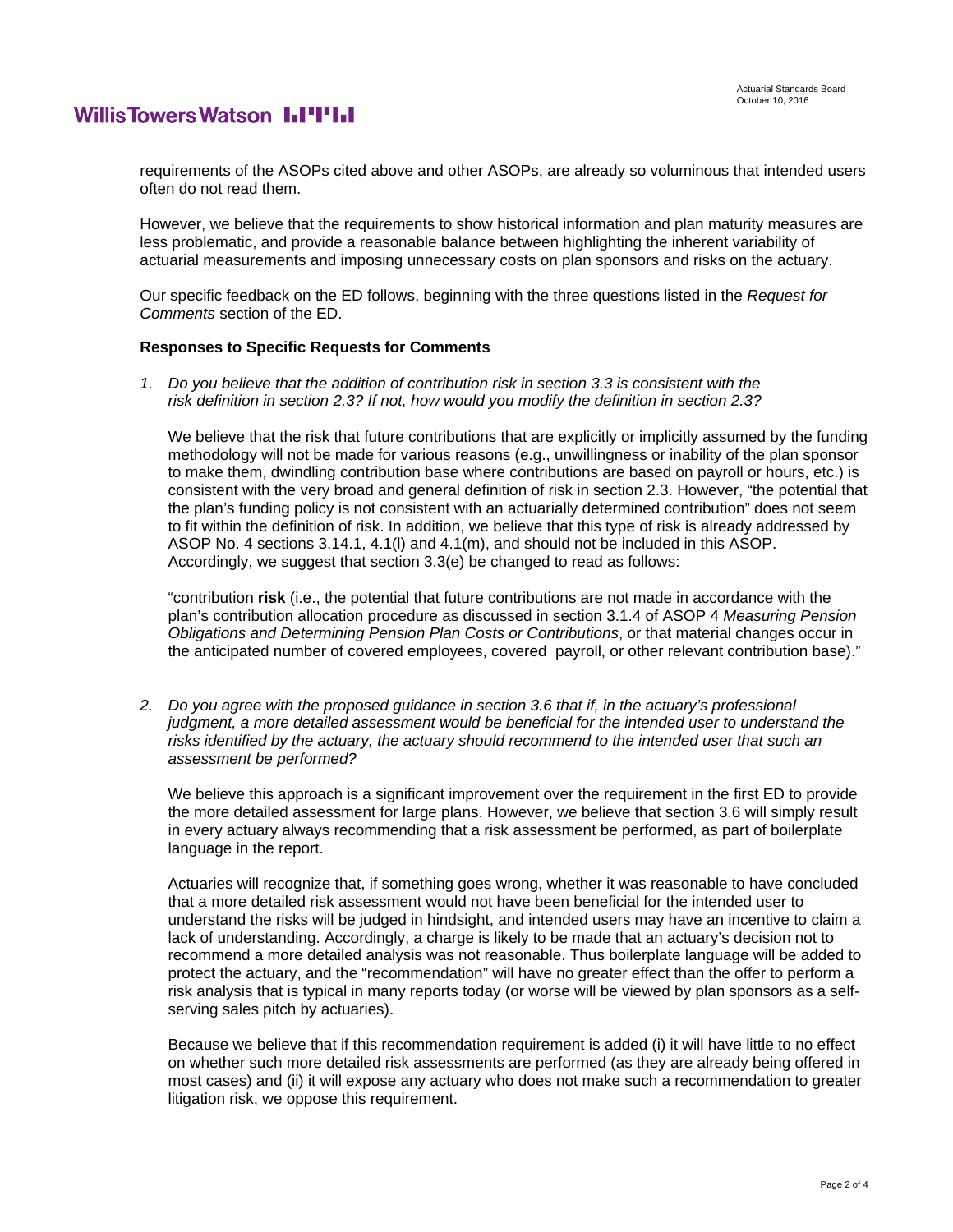## **WillisTowersWatson I.I'I'I.I**

While we would prefer that this recommendation requirement be eliminated, if it is retained we have some suggestions. Under the proposal, a more detailed assessment would be required to be recommended if it would be "beneficial" to assist "intended users" in understanding the risks identified. "Beneficial" is too low a standard; almost any additional analysis could be beneficial, but that does not mean that any or all of the potential analyses are actually needed or would be worth the cost. We suggest that the criterion be changed to "necessary, in the actuary's professional judgement, to assist intended users in understanding the risks involved". This would enable the actuary to distinguish between risks that a particular plan sponsor is already very familiar with from past experience (e.g., volatility due to changes in discount rates and asset experience) and risks that may be less well understood (e.g., the increase in liabilities due to plan subsidies if employees should be terminated earlier than assumed).

Also, "intended user" is not defined, but we believe that in the context of an Employee Retirement Income Security Act (ERISA) qualified pension plan, the only intended user for a funding valuation report is the plan sponsor. Plan sponsors are sophisticated, are well aware of pension risk, already receive many risk-related disclosures under the requirements of ASOPs 4, 27, 35 and 41, and often request the sensitivity and other risk analyses that are most relevant to them. This recommendation requirement seems predicated on the assumption that plan sponsors are not aware of the risks, or, alternatively, that the intended users are a broader group that includes parties who are less well informed. With respect to U.S. qualified pension plans, we strongly oppose any suggestion that the term "intended user" extends beyond the plan sponsor. In particular, we note that plan participants typically would not see the full actuarial valuation report, and that ERISA already prescribes the information to be provided to participants in the Annual Funding Notice to advise them of the health of their pension plan and the Pension Benefit Guaranty Corporation (PBGC) guarantees (and their limitations) available to them. We would prefer that the standard make clear that the intended user is the principal, typically the plan sponsor or a board of trustees or similar body.

We also believe that it is inappropriate to include the "size of the plan" in section 3.6 as one of the factors to consider when determining whether further analysis would be beneficial. The risk of a plan to its sponsor (and to its participants for that matter) has little to do with the absolute size of the plan, and everything to do with the size of the plan relative to the size of the contributing sponsor.

*3. Do you believe that the guidance in section 3.8 regarding the disclosure of historical actuarial measurements or potential disclosure of other historical information to assist in understanding the risks associated with the plan is appropriate? If not, what changes would you suggest?* 

We believe that the historical summary will be reasonably easy to provide for recent periods, and may be marginally useful in reinforcing to intended users the inherent variability from year to year in the measures shown. The proposed language helpfully permits the use of only information that is reasonably available and the actuary believes would be useful in understanding the plan's risk. However, we do not believe that the requirement to include commentary to help the user understand the significance of the disclosed information is appropriate. To be useful, such commentary would need to describe the specific reasons for the fluctuations in year to year historical values. Such commentary may require significant research and a lengthy discussion, and would already have been provided in prior years' actuarial reports when the experience occurred. We believe the language should be changed to "The actuary should consider providing commentary" so that the actuary can focus on general trends that may be important and avoid burdensome research and voluminous commentary.